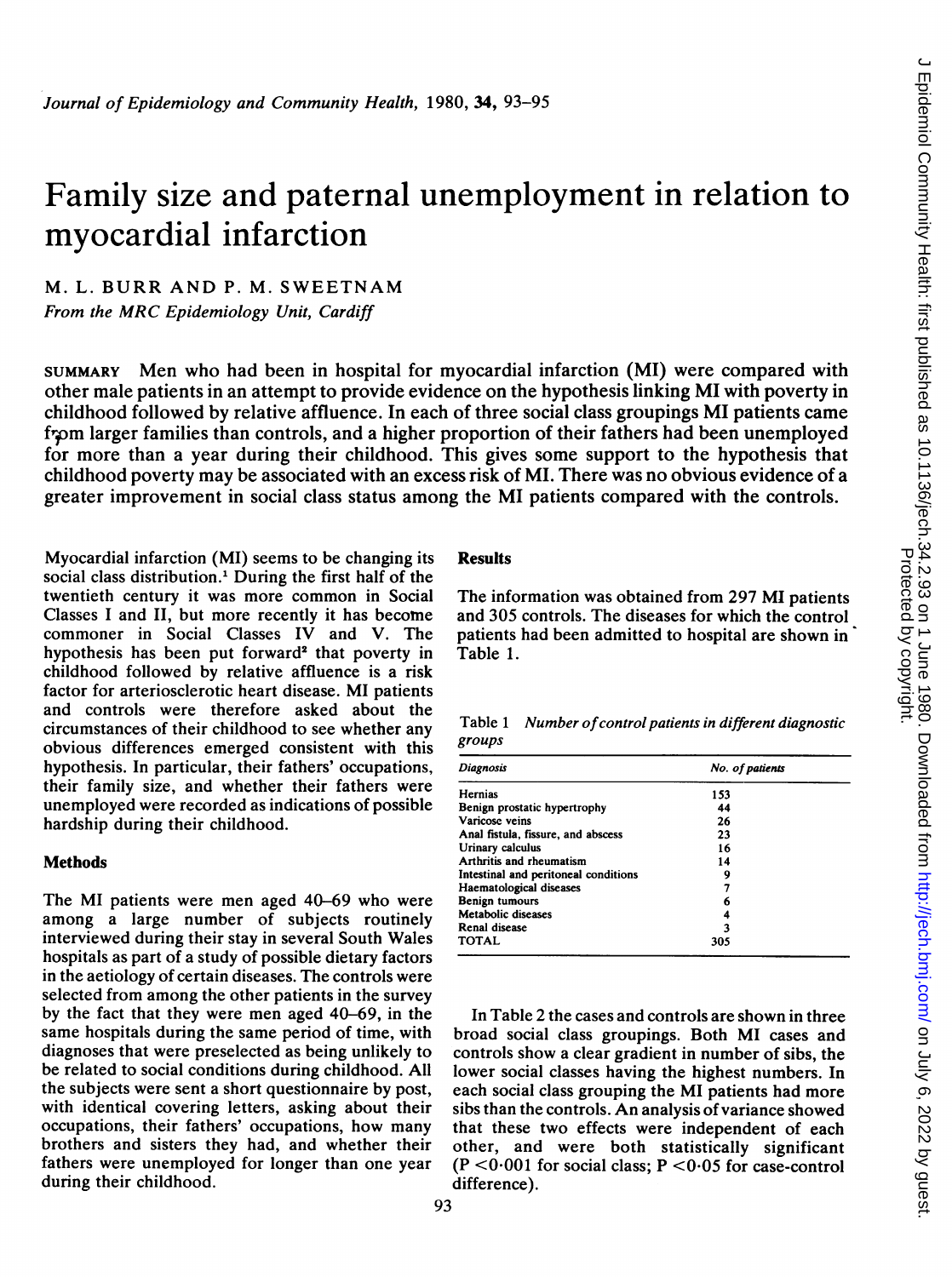|                              | Social class of subjects |                 |                 |  |
|------------------------------|--------------------------|-----------------|-----------------|--|
|                              | Ш                        | Ш               | IVIV            |  |
| <b>MI CASES</b>              |                          |                 |                 |  |
| <b>Numbers</b>               | 63                       | 166             | 68              |  |
| Age in years (mean $\pm$ SE) | $54.0 \pm 0.9$           | $55.9 \pm 0.5$  | $56.1 \pm 0.8$  |  |
| No. of sibs (mean $\pm$ SE)  | $2.87 \pm 0.30$          | $3.94 \pm 0.22$ | $4.54 \pm 0.38$ |  |
| <b>CONTROLS</b>              |                          |                 |                 |  |
| <b>Numbers</b>               | 46                       | $197 -$         | 62              |  |
| Age in years (mean $\pm$ SE) | $55.7 \pm 1.3$           | $56.8 \pm 0.6$  | $54.4 \pm 1.0$  |  |
| No. of sibs (mean $\pm$ SE)  | $2.59 \pm 0.39$          | $3.34 \pm 0.18$ | $4.00 \pm 0.34$ |  |

Table 3 shows the social classes of the subjects' fathers arranged in the same broad groupings. There was some association between social class of fathers and sons, but both the subjects and their fathers belonged predominantly to Social Class III. Of the 293 cases and 304 controls whose fathers' occupations were known, 82 cases (28%) and 76 controls (25%) had risen in social class, and 64 cases (22%) and 63 controls (21%) had fallen, in comparison with their fathers. These differences were not statistically significant. The Table also shows the number of subjects whose fathers were unemployed for more than a year (or had died) during their childhood. In each social class grouping there is a marked difference between cases and controls in this regard, the MI patients having the higher proportion in each case. A multiple logistic regression of percentage of fathers unemployed on disease grouping and current social class showed that the association between percentage of fathers unemployed and disease grouping was statistically significant ( $P < 0.05$ ). There was no association between percentage unemployed and current social class.

Table 3 Fathers' social class and history of unemployment for MI cases and controls

|                           |             | Social class of subjects |                       |                |  |
|---------------------------|-------------|--------------------------|-----------------------|----------------|--|
|                           |             | Ш                        | Ш                     | IV IV          |  |
| <b>MI CASES</b>           |             |                          |                       |                |  |
| Social                    | I/II        | 11                       | 15                    | 3              |  |
| class of                  | ш           | 43                       | 119                   | 46             |  |
| fathers                   | <b>IV/V</b> | 9                        | 30                    | 17             |  |
|                           | Not known   | 0                        | $\overline{2}$        | $\overline{c}$ |  |
| <b>TOTALS</b>             |             | 63                       | 166                   | 68             |  |
| No. of fathers unemployed |             |                          |                       |                |  |
| $>1$ yr (%)               |             | 23(36.5%)                | 73(44.0%)             | 27 (39 7%)     |  |
| <b>CONTROLS</b>           |             |                          |                       |                |  |
| Social                    | ИΗ          | 7                        | 19                    | 5              |  |
| class of                  | ш           | 34                       | 140                   | 39             |  |
| fathers                   | IV/V        | 5                        | 37                    | 18             |  |
| Not known                 |             | 0                        |                       | 0              |  |
| <b>TOTALS</b>             |             | 46                       | 197                   | 62             |  |
| No of fathers unemployed  |             |                          |                       |                |  |
| $>1$ yr (%)               |             |                          | 12 (26 1%) 68 (34 5%) | 20(32.3%)      |  |

#### **Discussion**

Form M. L. Burr and P. M. Sweetnam and<br>Discussion<br>Forsdahl<sup>2</sup> has put forward the hypothesis that poor and<br>living conditions in childhood, followed by an anal<br>improved standard of living, are an important risk living conditions in childhood, followed by an improved standard of living, are an important risk factor for arteriosclerotic heart disease. He suggests  $\bar{z}$ that this effect may be due to changes in nutritional  $\pm$ status, so that people who have grown up in poverty  $\frac{10}{2}$ have a reduced tolerance to fats which is important if  $\pm$ their fat consumption rises.<sup>3</sup> This hypothesis has the merit of explaining the observed inconsistencies in  $\frac{\alpha}{2}$ the relationship between social class and MI, which  $\Xi$ was formerly a disease of the more affluent and is  $\frac{6}{5}$ <br>now associated with the lower social classes 14  $\frac{6}{5}$ now associated with the lower social classes.<sup>14</sup> Presumably the upper social classes were the first  $\mathbb{S}$ and the lower social classes the most recent to show  $\frac{\omega}{60}$ any effect of a general rise in living standards.  $\ddot{\ }$ 

Forsdahl's hypothesis was based on a correlation between mortality rates from arteriosclerotic heart disease and infant mortality rates of about 50 years ago in the different counties of Norway, which now have very similar infant mortality rates.<sup>2</sup> He has found further support for his hypothesis  $b\overline{y}$ demonstrating an association between serum cholesterol in the inhabitants aged  $35-49$  of towns  $\frac{36}{14}$ Fimmark and infant mortality in those same town  $S$ 40 years earlier.3

A strong correlation has been demonstrated between mortality from ischaemic heart disease  $\ddot{\theta}$ the counties of England and Wales and infant mortality rates in these counties during periods when the persons concerned were young.<sup>5</sup> It was also shown, however, that the rank order of these counties with regard to infant mortality has stayed largely the  $\leq$ same in the past 75 years so that mortality from ischaemic heart disease correlates equally well with past and present infant mortality. It is therefore impossible, on this evidence, to decide whether previous or current conditions are likely to be more important in the causation of ischaemic heart disease.

J Epidemiol Community Health: first published as 10.1136/jech.34.2.93 on 1 June 1980. Downloaded from <http://jech.bmj.com/> on July 6, 2022 by guest. found further support for his hypothesis by<br>demonstrating an association between seruges<br>cholesterol in the inhabitants aged 35–49 of towns  $\frac{10}{2}$ <br>Firmmark and infant mortality in those same towns<br> $\frac{40}{2}$ <br>Firmmark There have been several studies of the relationship  $\frac{1}{2}$ between social class mobility and the risk of ischaemic heart disease. For example, Kaplan et al.<sup>6</sup> found that persons from lower social class backgrounds had. an increased risk of coronary  $\frac{3}{2}$ disease if their social class rose, whereas in the upper  $\overline{Q}$ social class a rise in social class was associated with a  $\frac{3}{5}$ decreased risk. Gillum and Paffenbarger<sup>7</sup> studied a  $\circ$ cohort of former Harvard University students and found a higher risk of fatal coronary heart disease and MI among those whose fathers had <sup>a</sup> low occupational status than among those with well-to-do fathers. They reviewed the findings of other surveys and found a consistent pattern of increased risk associated with intergenerational rise in social class uest.